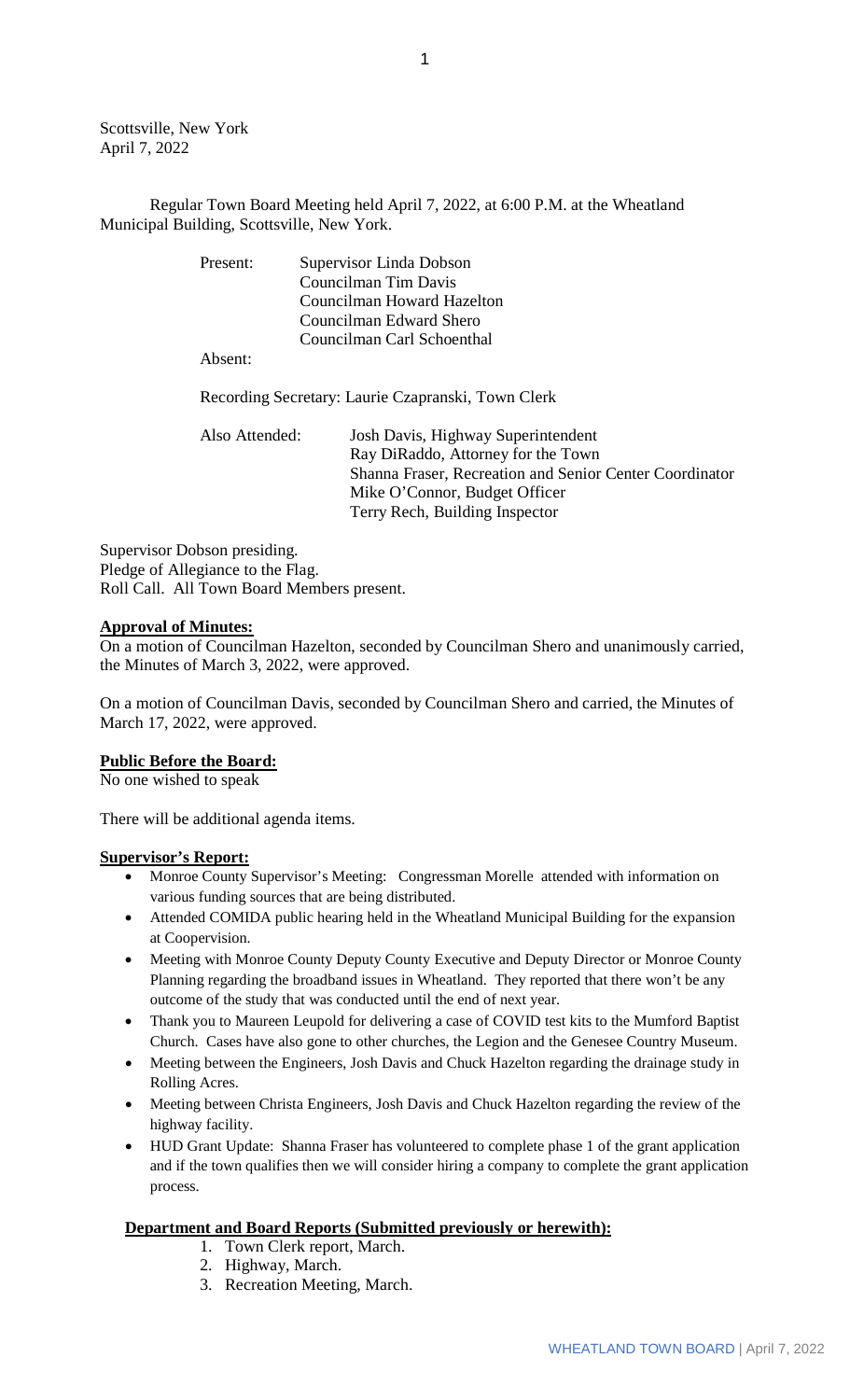- 4. Building Inspector, March.
- 5. Fire Marshal report, March.
- 6. Budget Officer report, March.
- 7. Dog Control report, March.
- 8. Senior Center report, March.
- 9. Town Attorney, March.

Laurie Czapranski, Town Clerk reported that the Monroe County Town Clerk's, Tax Receivers and Collector's meeting was hosted by Wheatland in March. Kristen O'Neil of the Committee on Open Governments spoke on the open meetings law and the guidelines in place for holding remote meetings.

Mike O'Connor, Budget Officer reported that he is working on the annual expense report to the state and the annual report to the Treasury regarding the ARPA funds.

Josh Davis, Highway Superintendent reported that they have been removing snow fence and repairing areas along the roads that were damaged by the snowplow. He also attended a meeting with the County regarding upcoming projects which may be limited depending on the County budget.

Terry Rech, Building Inspector reported on the FLBOA conference and the ICC hearings which were held in Rochester this year.

Shanna Fraser, Senior Center Coordinator reported that the Center is open 3 days per week now. She has scheduled the second booster shot for those that want to receive it and will be transporting a couple of the seniors to Chili for the AARP tax preparation.

Shanna Fraser, Recreation Coordinator said that she has been working with Kristine Uribe of the Friends of the Genesee Valley Greenway on preparations for the Easter Party on April 16<sup>th</sup> at Johnson Park. The Seniors in the Center have been helping to fill the Easter eggs and the American Legion will be providing lunch on the day of the party.

Attorney DiRaddo explained video conferencing which he said is similar to remote meetings. With video conferencing the clerk needs to know in advance if a board member will be utilizing this option because the site would then need to be advertised, be handicap accessible and if desired, the public could attend.

# **Town Board Committee and Liaison Report:**

Councilman Schoenthal reported that the Trail Town's Committee submitted the NY Parks and Trails grant and should hear back within the next 30 days.

Councilman Shero has been reviewing policy books from other towns and is looking at the Code of Ethics policy.

Councilman Davis met with the Mumford Fire Department and has met with some Mumford business owners.

Councilman Hazelton reported that he and Josh are waiting for the final report on the highway facility and will be reviewing it and reporting on it after.

#### **Correspondence:**

- 1. Marjorie Byrnes, Member of Assembly, Monroe County, to Supervisor Dobson, re: Information on the "SAM" and the Multi Model Grant Programs.
- 2. David Grant, Clerk of the Legislature, to Laurie Czapranski, Town Clerk, re: Legal notice entitled, "Notice of a 30-day period for proposal for inclusion of predominantly viable agricultural lands into certified Monroe County Agricultural Districts."
- 3. Supervisor Dobson, re: Acknowledging that the Town has no objection to Top Shelf Hospitality securing beer and wine permits for Scottsville Ice Arena.
- 4. Lauren Kelly, Dir. Govt. Affairs, Charter Communications, re: programming changes.
- 5. Rachel Baranello, Harris Beach, to Supervisor Dobson, re: County of Monroe Industrial Development Agency Coopervision, Inc. Project.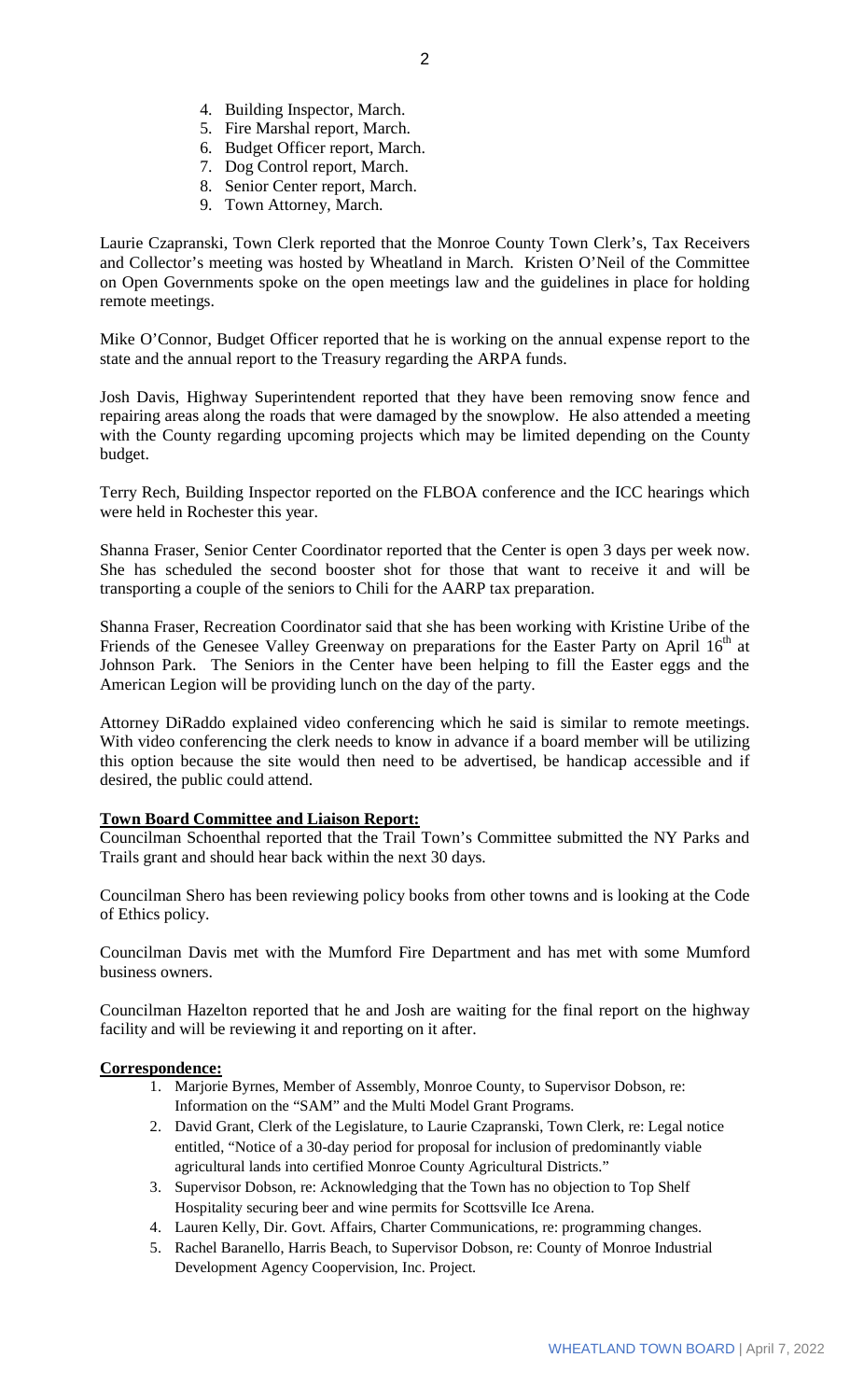- 6. Supervisor Dobson to Margaret Manchester, re: water utilities for the area of Belcoda and Winslow Rd.
- 7. Supervisor Dobson to Mayor Hanson, re: Questions involving the 2022 Sewer billing.
- 8. Kevin Hersey, Memorial Day Parade Chairman, re: Participation in the Memorial Day Parade.
- 9. Cyavash N. Ahmadi, to Laurie Czapranski, Town Clerk, re: Time Warner of Rochester Special Franchise Assessment Appeal.
- 10. Mayor Hansen to Supervisor Dobson, re: 2020 Worker's Comp rebate for the firefighters of the Scottsville Fire Department.

#### **Old Business:**

None

# **New Business**:

Whereas, it was moved by Councilman Hazelton, seconded by Councilman Shero and unanimously carried,

# Resolution No. 59:

THEREFORE, BE IT RESOLVED, That the Town Board of the Town of Wheatland grants approval of a Highway Permit for FirstLight Fiber Inc. to install 275' of conduit with fiber on the west side of Union Street, going south from South Road intersection. From pole 131 to pole 133 and continuing overhead to the town line.

Adopted: Supervisor Dobson – aye Councilman Davis-aye Councilman Hazelton – aye Councilman Schoenthal-aye Councilman Shero – aye

Whereas, it was moved by Councilman Shero, seconded by Councilman Davis and unanimously carried,

### Resolution No. 60:

THEREFORE BE IT RESOLVED, That the Town Board of the Town of Wheatland approves the transfer of the Hall of Fame and Volunteers of Distinction to the Chamber of Commerce subject to the Town of Wheatland maintaining awards and plaques in the Wheatland Municipal Building.

Adopted: Supervisor Dobson-aye

Councilman Davis-aye Councilman Hazelton – aye Councilman Schoenthal-aye Councilman Shero – aye

Whereas, it was moved by Councilman Schoenthal, seconded by Councilman Hazelton and unanimously carried, Resolution No. 61:

THEREFORE BE IT RESOLVED, That the Town Board of the Town of Wheatland grants approval for the repair of the generator fuel system at the Wheatland Municipal Building by Commercial Power Systems, at a cost not to exceed \$2,500.00.

Adopted: Supervisor Dobson-aye Councilman Davis-aye Councilman Hazelton – aye Councilman Schoenthal-aye Councilman Shero – aye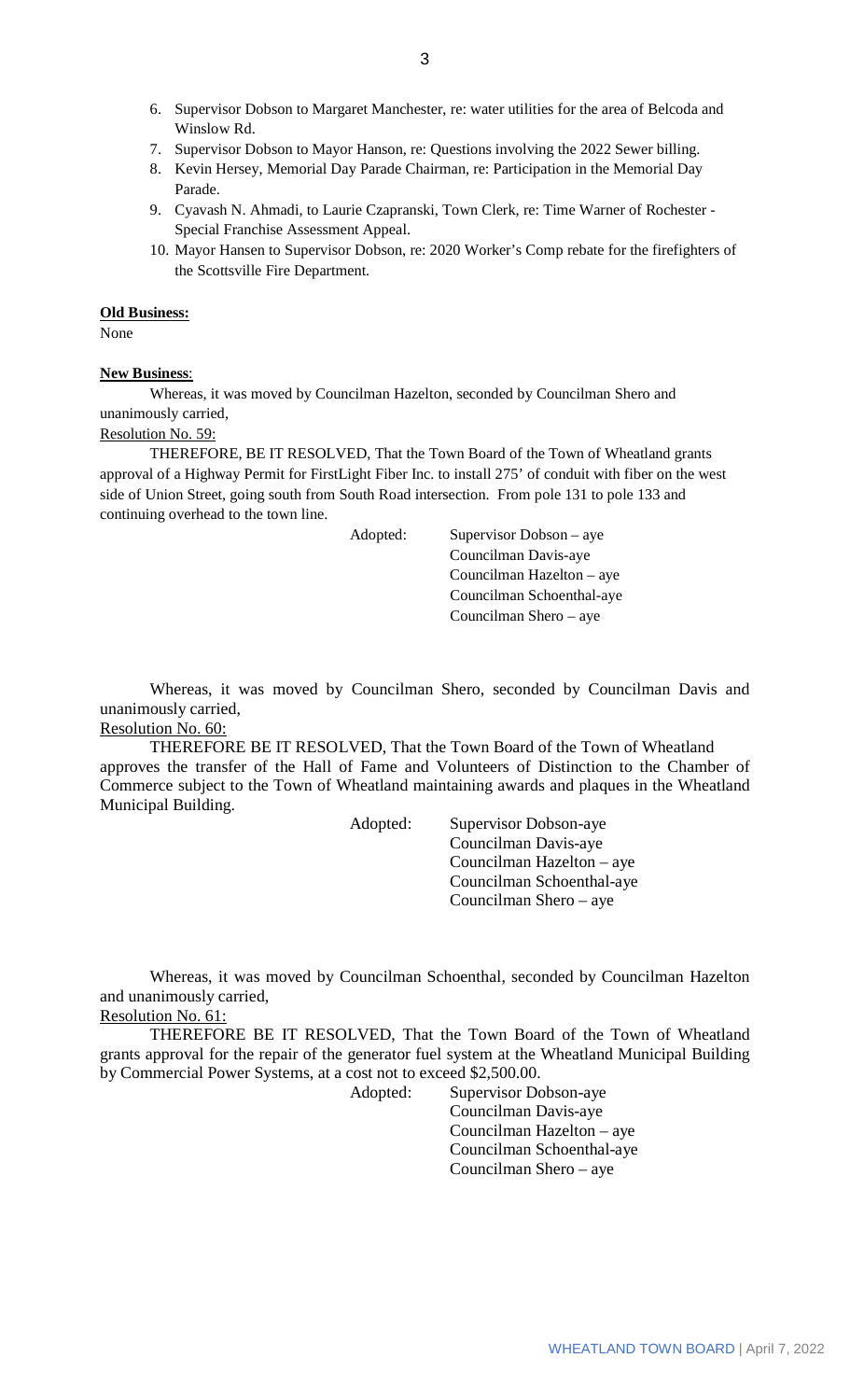Whereas, it was moved by Councilman Davis, seconded by Councilman Schoenthal and unanimously carried,

Resolution No. 62:

# *A P P R E C I A T I O N*

# *WHEREAS, Ryan C. Shepanski, 64 Diana Drive, Scottsville, NY 14546 is a member of Boy Scout Troop 140; and*

*WHEREAS, Ryan will be given an Eagle Scout Award at an honors ceremony held on March 26, 2022 at the Smith-Warren American Legion Post; and* 

*WHEREAS, Ryan's faithfulness and dedication have been outstanding contributions to the Wheatland community;* 

 *THEREFORE, BE IT RESOLVED, That the Town Board of the Town of Wheatland expresses its appreciation for a job well done and extends its best wishes in the future to Eagle Scout Ryan C. Shepanski.* 

Adopted: Supervisor Dobson-aye Councilman Davis-aye Councilman Hazelton – aye Councilman Schoenthal-aye Councilman Shero – aye

Whereas, it was moved by Supervisor Dobson, seconded by Councilman Shero and unanimously carried,

Resolution No. 63:

THEREFORE BE IT RESOLVED, That the Town Board of the Town of Wheatland grants approval of the agreement to hire Rich the Magic Man for the Easter Party on April 16, 2022 at a cost of \$225. Adopted: Supervisor Dobson-aye

Councilman Davis-aye Councilman Hazelton – aye Councilman Schoenthal-aye Councilman Shero – aye

#### **Additional Agenda Items:**

Whereas, it was moved by Councilman Hazelton, seconded by Councilman Shero and unanimously carried,

Resolution No. 64:

THEREFORE BE IT RESOLVED, That the Town Board of the Town of Wheatland agrees to hire Julia Lynch as a Recreation Assistant at \$15.91 per hour, effective 4/11/22.

Adopted: Supervisor Dobson-aye Councilman Davis-aye Councilman Hazelton – aye Councilman Schoenthal-aye

Councilman Shero – aye

Whereas, it was moved by Councilman Hazelton, seconded by Councilman Davis and unanimously carried, Resolution No. 65:

THEREFORE BE IT RESOLVED, That the Town Board of the Town of Wheatland grants approval of the new Senior Center volunteer, Kathy Kuntz.

Adopted: Supervisor Dobson-aye Councilman Davis-aye Councilman Hazelton – aye Councilman Schoenthal-aye Councilman Shero – aye